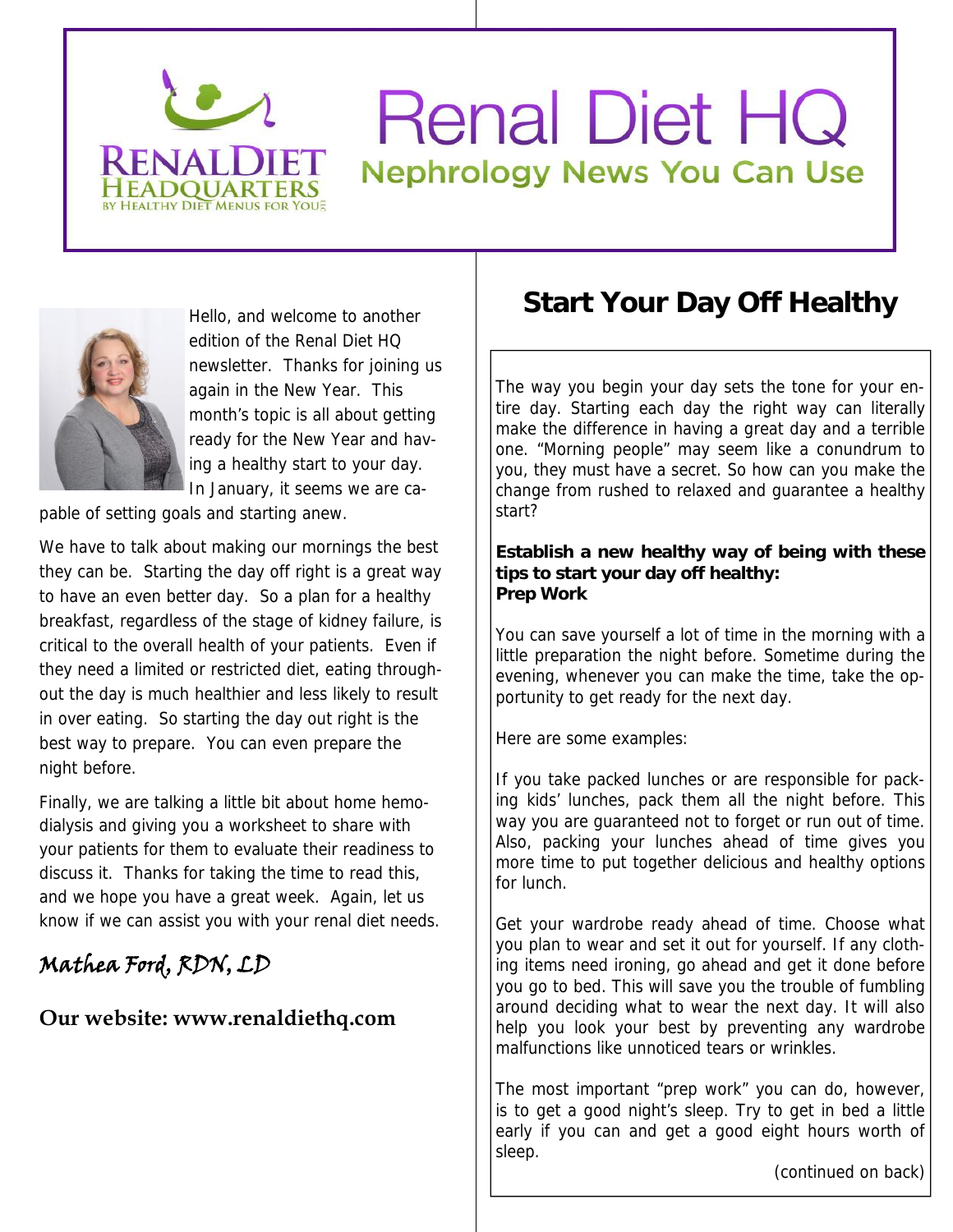morning, you should be better able to get a peaceful fiber to keep you satisfied and fruit fills you full of vitanight's rest knowing that you have less to worry about mins and antioxidants to keep you healthy. the next morning. Waking up will be easier, too, when you have had enough sleep to wake rested and ready for **Rehydrate** the day.

### **Breakfast**

day off healthy is to eat a balanced breakfast. Sitting and muscles are made up of water but need to be redown to a balanced and healthy meal and eating it plenished in order to function properly. slowly, without rushing, is essential to a healthy morning.

Eating a healthy breakfast has multiple benefits. By tion, drinking enough water is essential to regulate norswings.

Here are some quick and easy healthy breakfast ideas:

you full, and peanut butter has just the right amount of doctor. protein and sugar to give you a great boost. Add a fresh fruit, either on the side or cut up on top of the peanut **Move Around/Exercise** butter, for an extra filling energy boost.

Oatmeal is high in fiber and is a great option to keep you mind. A short walk in the morning can get you motiflavored versions and opt for the plain. Fresh berries are an excellent energy boost. Studies show that regular exlop of local honey for additional sweetness and an anti-is an excellent mood booster. oxidant boost if you wish.

whatever fresh veggies you like or have on hand. Do could be the very thing you need to get on track. Finishalready chopped and ready to throw in the pan. By using breakfast, moving around a little bit, and doing somelesterol, low calorie, and high protein breakfast to start huge difference to your morning and your health. your day. Serve with a slice of whole wheat toast for some extra fiber.

fait is a delicious and easy option. Layer or mix a myriad start and do it consistently for a month, then add anbran flakes, cut fresh fruit and/or fresh berries, etc. will stick to the first one before you start another one.Sweeten with local raw honey and enjoy. The yogurt is low in saturated fat and cholesterol and is full of calcium

By having everything in place and ready to go the next and protein. The granola, oats, or bran flakes provide

The very most important thing you can do to start your body is made up of water. Over half of your body, brain, After eight hours of sleep, your body is at least slightly dehydrated. Replenish your body by drinking a large glass of water when you wake up in the morning. Your

sparking your metabolism, a good breakfast fuels you mal body temperature, cushion and lubricate joints, help through your day and gives you the energy you need. flush out waste, etc. Mild dehydration can occur in just a Taking the time in the morning to eat a meal also puts few hours, so after sleeping for eight hours, your body you on track to be less irritable and prevents mood needs the extra fluid. Drinking a large glass of water **Whole wheat toast or an English muffin with pea-**in the amount you are allowed to drink based on your **nut butter:** Possibly the quickest and easiest option for related conditions and stage of kidney failure, so if you a healthy breakfast. Whole grains provide fiber to keep want to know how much to drink in a day talk to your According to the Centers for Disease Control and Prevenwhen you first wake up in the morning can help with mood and focus, and also can have long term benefits for weigh management. Remember you might be limited

**Oatmeal with honey and fresh berries:** While steel jog, or a vigorous workout, getting some exercise in the cut oats are the best, the quick cook versions and even morning is an excellent way to start the day. Exercise instant oatmeal are a great breakfast to start the day. gets your blood pumping and stimulates your body and full and focused. To save on time and effort, instant oat- vated. It can also give you a little down time to meditate meal is a good alternative but steer clear of the sugary on the tasks of the day. A little morning exercise is also a simple and delicious addition. You can also add a dol-ercise isn't just good for weight loss and management; it Whether it is a simple stretching routine, a light morning

**Egg white omelet with fresh veggies:** A simple, low Getting a healthy start to your day can make all the difcalorie and nutritious option. A couple egg whites and ference. While starting a new routine can be daunting, it your "prep work" the night before and have your veggies ing some basic tasks the night before, eating a good the egg-whites only you are ensuring yourself a low cho- thing as simple as drinking a glass of water can make a

Breakfast parfait: Another breakfast you can save on of the key to making your morning a healthy one and the time with by prepping the night before, a breakfast par- rest of your day better for it. Take the one that you will of options such as plain Greek yogurt, granola, oats, other morning starter if you need it. But make sure you Choosing one thing and trying to do it consistently is part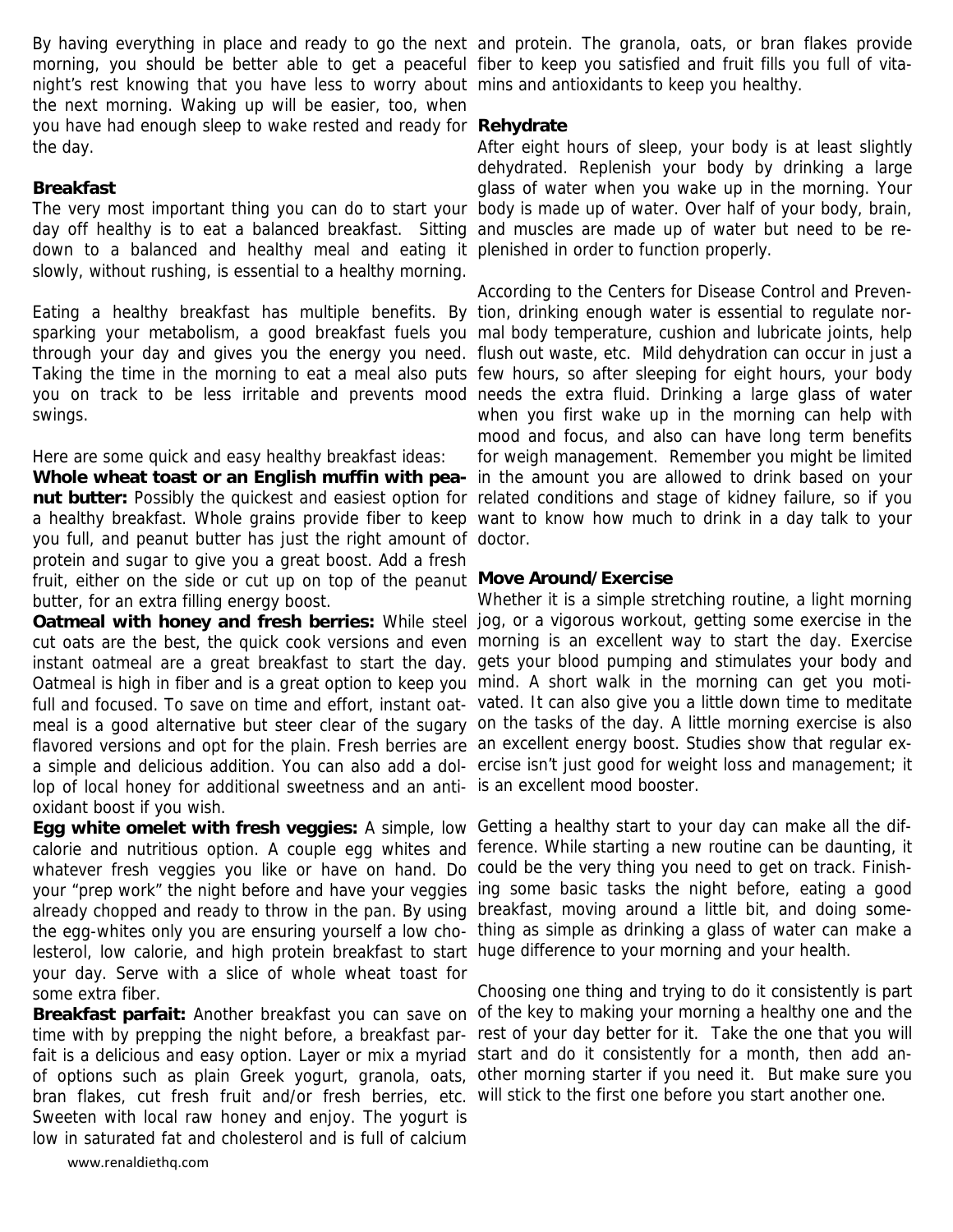| Is Home Hemodialysis Right<br>For You?                                                                                                                                                                                                                                                                                                                                                                                                                                                                                                                                                                                                                                                                                                                                                           | Home hemodialysis can offer you many advantages,<br>including the ability to complete your treatments in the<br>comfort of your own home. Home treatment offers you<br>more flexibility.                                                                                                                                                                                                                                                                                                                                                                                                                                                                                                                                                                                                                                                                                                                                                                                                                                                                                                                                                                                                                                                                                                                                                                                                                                                                                    |
|--------------------------------------------------------------------------------------------------------------------------------------------------------------------------------------------------------------------------------------------------------------------------------------------------------------------------------------------------------------------------------------------------------------------------------------------------------------------------------------------------------------------------------------------------------------------------------------------------------------------------------------------------------------------------------------------------------------------------------------------------------------------------------------------------|-----------------------------------------------------------------------------------------------------------------------------------------------------------------------------------------------------------------------------------------------------------------------------------------------------------------------------------------------------------------------------------------------------------------------------------------------------------------------------------------------------------------------------------------------------------------------------------------------------------------------------------------------------------------------------------------------------------------------------------------------------------------------------------------------------------------------------------------------------------------------------------------------------------------------------------------------------------------------------------------------------------------------------------------------------------------------------------------------------------------------------------------------------------------------------------------------------------------------------------------------------------------------------------------------------------------------------------------------------------------------------------------------------------------------------------------------------------------------------|
| Dialysis is the most common treatment for patients<br>with advanced kidney failure. The function of dialysis is<br>to help your body by filtering out waste and excess<br>fluid the way your kidneys would if they were working<br>properly.                                                                                                                                                                                                                                                                                                                                                                                                                                                                                                                                                     | The biggest advantage of home hemodialysis is cer-<br>tainly a greater quality of life and control over your<br>own treatments. Home hemodialysis, while still requir-<br>ing a strict schedule, allows the patient a little more<br>freedom and comfort.                                                                                                                                                                                                                                                                                                                                                                                                                                                                                                                                                                                                                                                                                                                                                                                                                                                                                                                                                                                                                                                                                                                                                                                                                   |
| There are two common types of dialysis: peritoneal<br>dialysis and hemodialysis.<br>Peritoneal dialysis refers to a method where the pa-<br>tient's abdomen is filled with a solution that draws<br>waste and excess fluid through a catheter. Peritoneal<br>dialysis is a treatment that can be completed at home<br>by the patient if he or she has the ability and manual<br>dexterity. Often,                                                                                                                                                                                                                                                                                                                                                                                                | With their doctor's permission, patients can choose to<br>do long treatments three times a week like they would<br>in a treatment center, or they can choose to break up<br>their treatments into more frequent but shorter shifts.<br>At home, hemodialysis can even be done during the<br>night when the patient is sleeping. Because the patient<br>is able to control the treatment schedule, a custom<br>treatment schedule is possible.<br>Home hemodialysis offers many advantages to pa-<br>tients, but also comes with risks. You will need to<br>weigh these risks with the benefits to decide if home<br>hemodialysis is right for you.<br>There are serious risks associated with home hemodi-<br>alysis. A lot of these risks are the same as the risks<br>associated with receiving treatment in a dialysis cen-<br>ter, but are heightened by the expertise and training<br>of your caretaker.<br>Training of a nurse or loved one can often take any-<br>where from 3 to 8 weeks. Your caretaker will need to<br>be vigilant and ready if any complications arise such as<br>blood pressure emergencies or infection. The most<br>common complications involve air embolisms when air<br>gets trapped in the catheter and is accidentally in-<br>jected into the blood stream. Most of these complica-<br>tions are the same as in-center treatment but require a<br>level of training to be able to prevent, detect, and act<br>quickly if problems occur. |
| peritoneal dialysis comes with fewer dietary restric-<br>tions and medications.<br>Hemodialysis is a more advanced method where the<br>patient's blood is filtered through a<br>machine that removes waste, salt, and excess fluids.<br>Hemodialysis requires a stricter schedule for treatment<br>and medications, and often requires dietary restric-<br>tions.<br>Both treatments are effective for treating kidney dis-<br>ease. Hemodialysis, however, is often the preferred                                                                                                                                                                                                                                                                                                               |                                                                                                                                                                                                                                                                                                                                                                                                                                                                                                                                                                                                                                                                                                                                                                                                                                                                                                                                                                                                                                                                                                                                                                                                                                                                                                                                                                                                                                                                             |
| treatment for advanced kidney failure. If your kidneys<br>are not performing effectively or if they are not work-<br>ing at all, your doctor may suggest hemodialysis.<br>Hemodialysis can be done in a treatment center or at<br>home with the help of a nurse or trained loved one,<br>but a strict schedule must be maintained.<br>Often, hemodialysis is completed at a dialysis treat-<br>ment center. Patients must travel to the center three<br>times a week for treatments that can last 3 to 4 or<br>more hours. Completing treatments in a dialysis center<br>requires a very strict schedule, as they often have<br>many patients coming in and out for their dialysis<br>treatments. Sometimes having your treatments done<br>in a treatment facility can mean long waits, and long |                                                                                                                                                                                                                                                                                                                                                                                                                                                                                                                                                                                                                                                                                                                                                                                                                                                                                                                                                                                                                                                                                                                                                                                                                                                                                                                                                                                                                                                                             |
| treatments keep you out for extended periods of time.<br>It is sometimes hard to get to and from treatment fa-<br>cilities.                                                                                                                                                                                                                                                                                                                                                                                                                                                                                                                                                                                                                                                                      | Clinic Stamp                                                                                                                                                                                                                                                                                                                                                                                                                                                                                                                                                                                                                                                                                                                                                                                                                                                                                                                                                                                                                                                                                                                                                                                                                                                                                                                                                                                                                                                                |

ا ـ

Provided by: www.renaldiethq.com